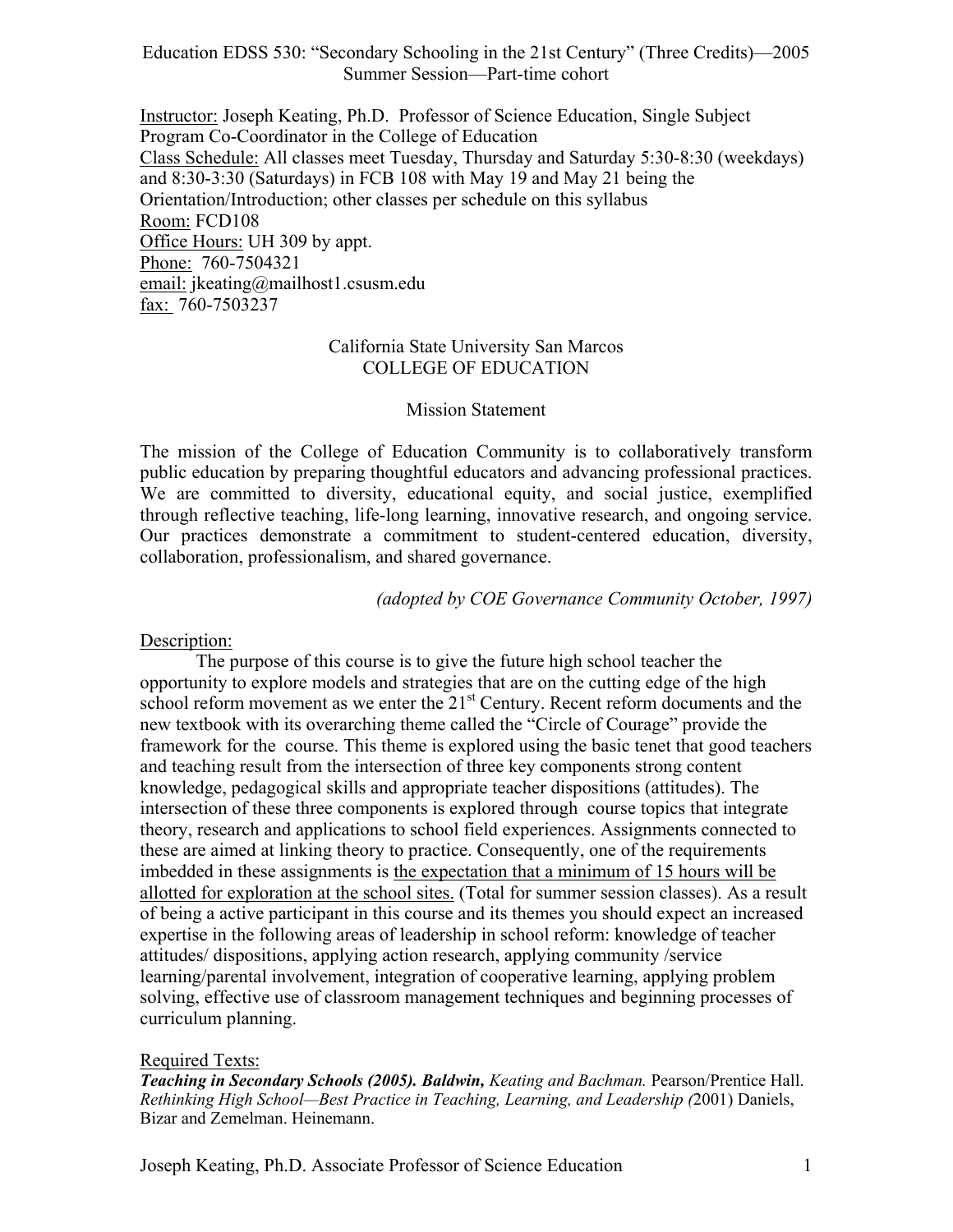*Observation Skills for Effective Teaching* (2003)*.* Gary Borich , *(Merrill.)***Note:** to be used in conjunction with EDSS 511

*www.taskstream.com* (2005) Web page access for assessment/reflection of TPE. Subscription required each semester. Will be used by most courses in the program.

#### **Additional Readings: recommended but not required**

*Second To None: A Vision of the New California High School* (California Task Force) (1994).

*The Good High School--Portraits of Character and Culture (Harper)* Sarah Lawrence Lightfoot (1983).

*Classroom Instruction that Works..Research Based Strategies for Increasing Student Achievement (2001)* Marzano, Pickering and Polluck. American Association for Curriculum Development.

Objectives: upon completion of this course the candidate will be able to demonstrate knowledge, understanding, appreciation and practical skills for applying.......

 1. characteristics (dispositions/attitudes—see description under assignments) and practices (strategies) of the reformed 21st Century high school teacher;

 2. community connections such as relationships with parents, service-learning, and school to career

 3. specific strategies related to inclusive education: problem solving/creative thinking, cooperative learning, classroom management and SDAIE;

4. research in teaching and learning: action research;

5. observation/reflection as an integral part of practice;

6. Characteristics and practices of the 21st Century reformed high school.

#### **Teacher Performance Expectation (TPE) Competencies:**

This course is designed to help teachers seeking the Single Subject Credential to develop the skills, knowledge, and attitudes necessary to assist schools and district in implementing an effective programs for all students. The successful candidate must be able to demonstrate their understanding and ability to apply each of the TPE's that is merge theory to practice in order to realize a comprehensive and extensive educational program to meet the needs of all students. Failure to meet a minimum competence in any of the TPE's by the completion of the program will prevent the acquisition of the Single Subject Credential . The following TPE's are addressed and evaluated directly or indirectly in this course:

Primary Emphasis (these will be assessed/reflected on as a culminating assignment in this course on Taskstream: see assignment descriptions for specifics)

TPE 8 Learning about students TPE 11 Social Environment

#### **COE Attendance Policy**

Due to the dynamic and interactive nature of courses in the College of Education, all students are expected to attend all classes and participate actively. At a minimum, students must attend more then 80% of class time, or s/he **may not receive a passing grade** for the course at the discretion of the instructor. Individual instructors may adopt more stringent attendance requirements. Should the student have extenuating circumstances, s/he should contact the instructor as soon as possible.

Joseph Keating, Ph.D. Associate Professor of Science Education 2 Students with Disabilities Requiring Reasonable Accommodations. Students are approved for services through the Disabled Student Services Office (DSS). This office is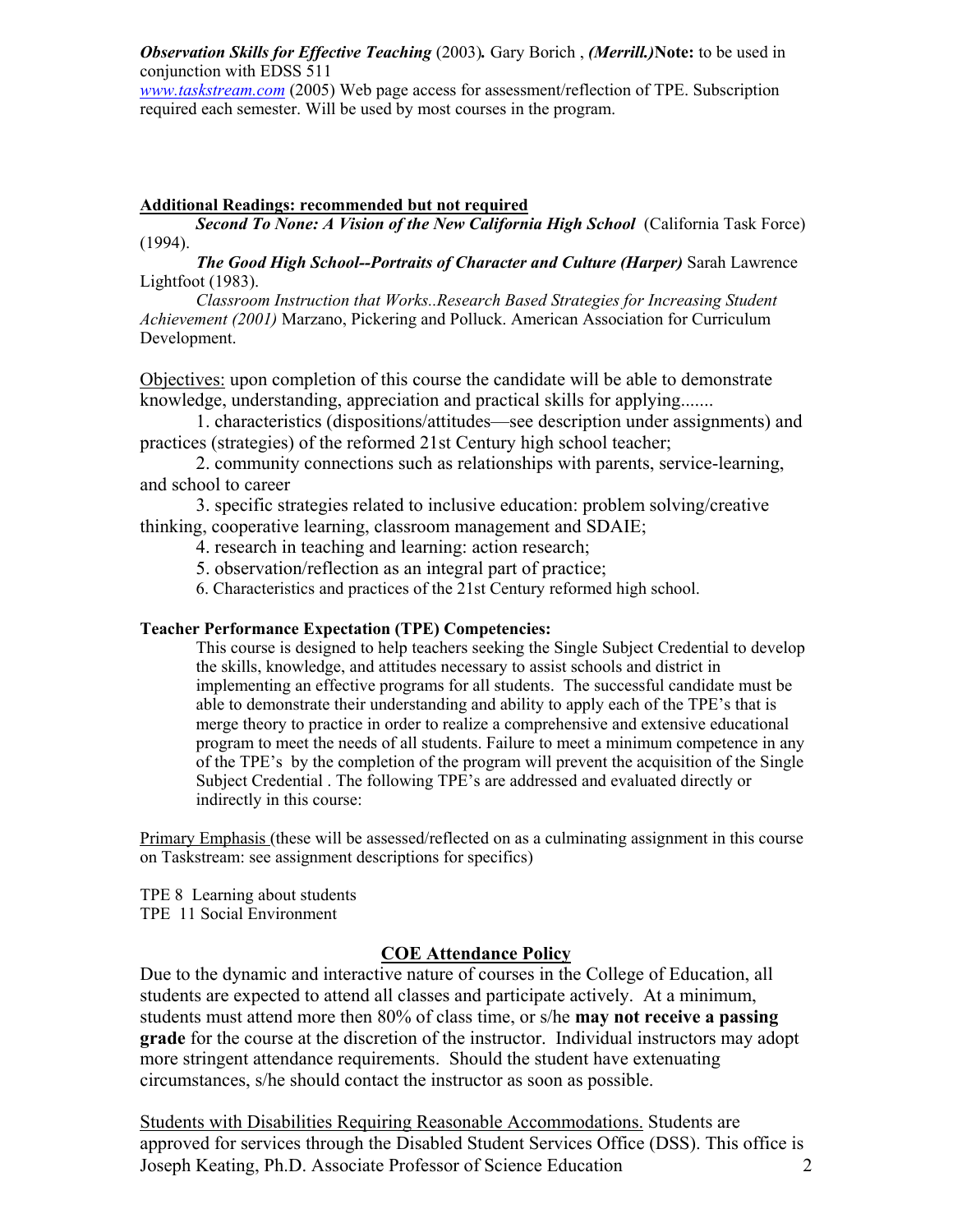located in Craven hall 5205, and can be contacted by phone at (760) 750-4905, or TTY (760) 750-4909. Students authorized by DSS to receive reasonable accommodations should meet with their instructor during office hours or, for confidentiality, in a more private setting.

### **Course Topic/Activity Schedule and Related Assignments:**

#1-3 (May 19, Thursday and May 21, Saturday) Topics/Activities:

Orientation: Introduction to Cooperative Learning through Communication Skills Games #1 (Verbal/Non-Verbal Communication: Language protocols) and Inquiry/Problem Solving through Problem Solving Skills Game #1 (Gum Drop Towers: Generic Problem Solving Model); Syllabus/Program considerations

# **Assignments due for next class (May 24):**

- 1) Start Reading introduction, Ch 1 and final overview and after it is assigned the chapter you will Jigsaw on "Rethinking High Schools (Best Practices High School = BPHS)" (two Reading Logs i.e. one each for introductory chapters and jigsawed chapter) Presentation due: June 7
- 2) Read in TSS : Forward, Preface and Chapter 1: Section One on Secondary Reform (Reading Log)
- #4 (May 24, Tuesday )Topics/ Activities
	- 1) Reform movement documents:" Second to None"/"Breaking Ranks" and "What really Matters" and "Circle of Courage"— Discussion/Video
	- 2) Introduction to the teacher as a researcher: "Group Ethnographic Study" (see assignment  $# 4$ ): presentation due June 9
	- 3) Team building activity "Low ropes course" (Nick and Chris)
	- 4) Closure/Questions Quickwrite/ Next time

# **Assignments due next scheduled time (June 7):**

1) From assigned sections from "Rethinking High Schools (Best Practices High School)" prepare for Jigsaw Activity; meet with group prior to class to prepare 5-6 minute presentation (see assignment #9 for details)

#5 and #6 Independendent Study (week of May 30- June 3)

- 1) Go to school sites to gather data for Ethnographic study
- 2) Meet with assigned team to prepare for Jigsaw of BPHS

#7 (June 7, Tuesday) Topics/ Activities

- **1)** Group presentation" Rethinking High Schools (BPHS)" Jigsaw Activity #9
- **2)** Introduction to Borich Text and Assignment
- **3)** Closure/Questions/Quickwrite/ next time

# **Assignments due next time:**

- **1)** Read Borich Chapter One and Two: Do one Reflective Reading Log for each Chapter
- **2)** Group Ethnographic presentation (brief executive report and oral presentation (10 minutes)

Joseph Keating, Ph.D. Associate Professor of Science Education 3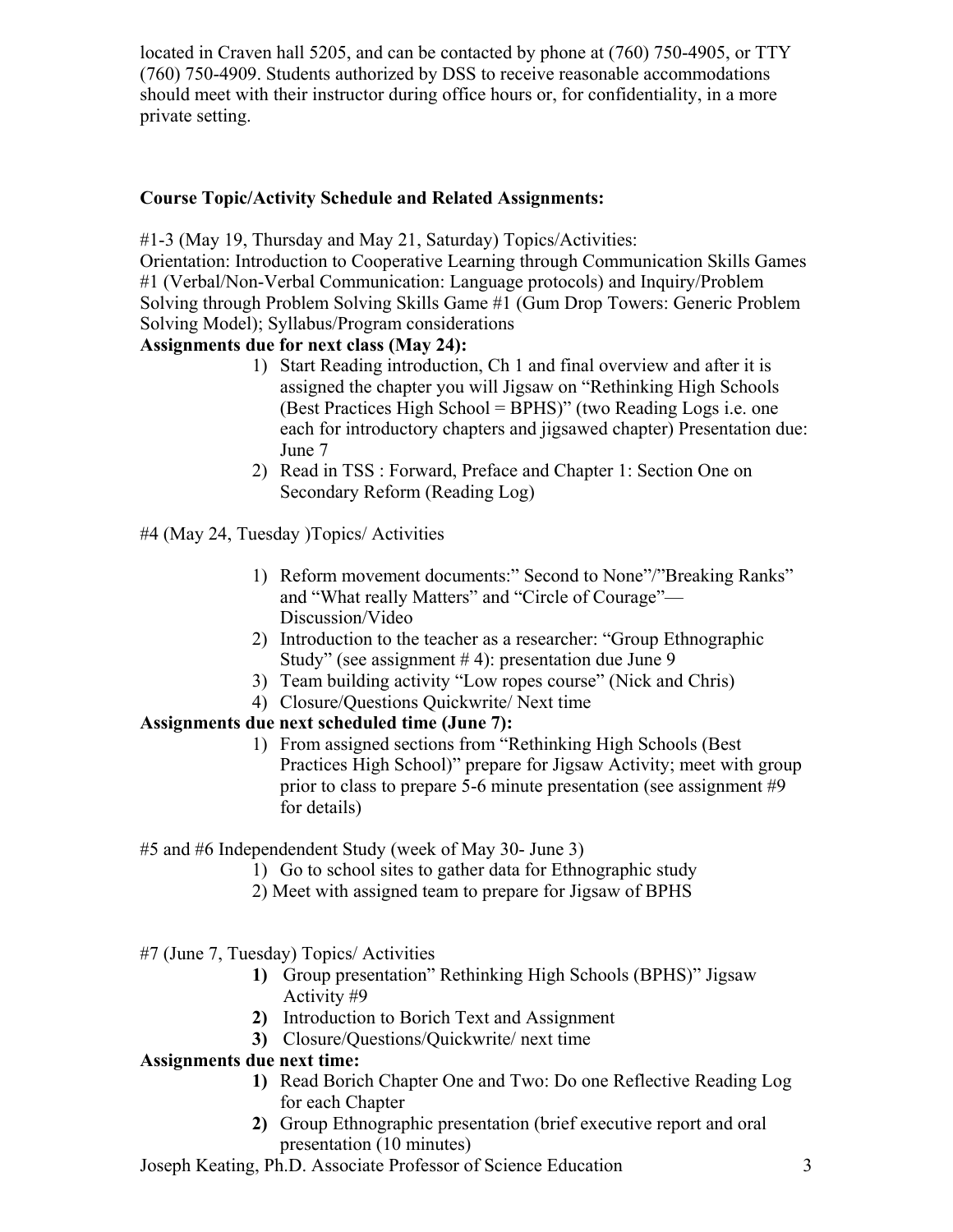- 1) Introduction to Classroom Observations: Discussion of Ch 1-2 (Borich)
- 2) Cooperative Learning Communication Skills Game #2 Epstein's Five Stage Rocket (cooperative learning social protocols)
- 3) Ethnographic Study group presentation

# **Assignments due next time:**

- 1) Read Borich Ch 3-4 : ( reflective reading log for each)
- 2) In TSS Read pp.96-99 (Introduction to Inquiry Problem Solving Model) no reading log Prompt:

#9 and #10 (June 11 Saturday)

- 1) Introduction to Inquiry / Problem Solving/ Model to Solve Problems #1 and #2: Gumdrop towers and Superlinks
- 2) In subject matter groups discuss and prepare a lesson from this prompt: Write out a brief one page description of the logistics of an activity that involves using both strategies of problem solving (inquiry) and cooperative learning that you could apply within your own discipline. Each team will present their idea to class as an example.
- 3) Discuss Borich reading Ch 3-4 and Borich observational study assignment #8 (due June 18)
- 4) Introduction to using community resources in classroom : Service Learning, School- to- Career/ Parental involvement (and evaluation of this process (Action Research): Project Overview/ explanation
- 5) Closure/Questions/Quickwrite

# **Assignments due next time:**

- **1)** Read Ch 10 in TSS on community resources and Ch 3 pp 73- on Action Research (reading log for each)
- **2)** Start gathering data in subject matter team for Borich observational study (using one of these five lenses: Lesson Clarity, Classroom Management, Task Orientation, Student Engagement and Student Success)

# #11 June 14, Tuesday: Topics/Activities

- 1) Discussion of Readings in Ch 10 and Ch 3
- 2) Cooperative Learning Communication Skills Game #3 (Leader of the Pack):
- 3) Review of Effective strategies for Cooperative Learning
- 4) Closure/Questions/Quickwrite

# **Assignments due next time:**

 **1)** Read in TSS: Chapter 6 Overview of Cooperative Learning (reading log)

- # 12 June 16, Thursday: Topics/Activities
	- 1) Discussion of Research findings of Best Practices of teaching strategies from Manzano et al
	- 2) Discussion of Ch on Cooperative Learning and overview/review of Effective strategies for Cooperative Learning
	- 3) Group time for planning for Borich Observational Group Research Study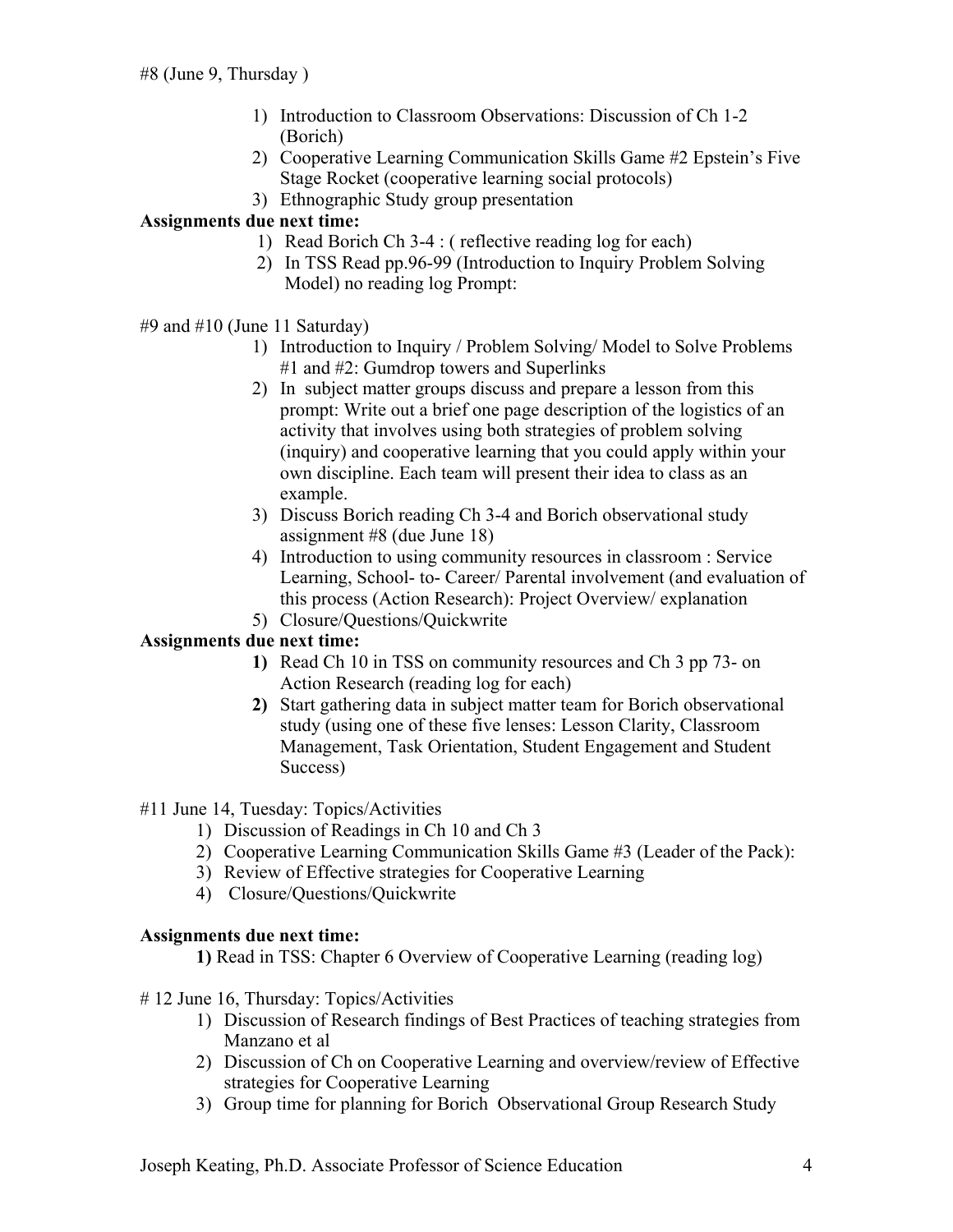### **Assignments due next time**:

1) Borich Observational Group Study Presentation/ written report due (10 minutes)

### #13-#14 June 18, Saturday: Topics /Activities

- 1) Borich Observational study presentations
- 2) Introduction to Classroom Management Part 1:
	- a) overview of models
	- b) compassionate discipline model
- 3) Student teams prepare and present simulations of common discipline problems
- 4) Preparation time for Service Learning/ Action Research Presentation
- 5) Closure/Questions/Quickwrite

### **Assignments due next time:**:

1) Read in TSS Ch 9 Classroom Management (Reading log)

2) Service-Learning and Action Research (Written report and Oral Presentation:5- 6 minutes)

### #15 June 21, Tuesday: Topics/Activities (Last class)

- 1) Discussion of Ch 9 and Classroom Management Part 2—Bullying
- 2) Group presentation of service-learning/ action research project
- 3) Overview of course/ instructor evaluations /Discussion of TPE responses due (#8 and #11)

### **Overview of Assignments**:

- **Grade Sheet:** Specific details of each assignment are included below as well as in the text and will be given in class at the appropriate time: a grading sheet will be used to keep track of these
- **Graduate Level Professionalism:** Expectations are that are assignments will be professionally done (i.e. typed and at the highest quality level representative of graduate work)
- **Referencing Sources:** Citations should always be used when utilizing information from another source
- **Punctuality and attendance** is essential in that many ideas presented cannot be replicated via alternatives such readings, student notes or videotape etc. Consequently any missed assignments and classes will be excused only for extenuating circumstances. Any assignments that could be made up from missed days due to extenuating circumstances (not all could since they are group and interactive) will only count a maximum of 1/2 the possible value since discussion/reflection of these assignments in class is an essential part of the assignment and process. Two missed classes or equivalent (Saturdays count as two classes) will automatically result in one letter grade lower and three missed classes with two letter grades lower. Late arrivals with also are penalized at the discretion of the instructor.

### **Brief Synopsis of each assignment:**

### **#1 Teacher Dispositions:**

A variety of practitioner and university research suggests the importance of linking affective objectives (feelings, attitudes, values, and social behaviors) to all cognitive objectives (mental operations, content knowledge) in all subject areas (Roberts and Kellough, 2000). Krathwohl, Bloom and Masia (1964) developed a useful taxonomy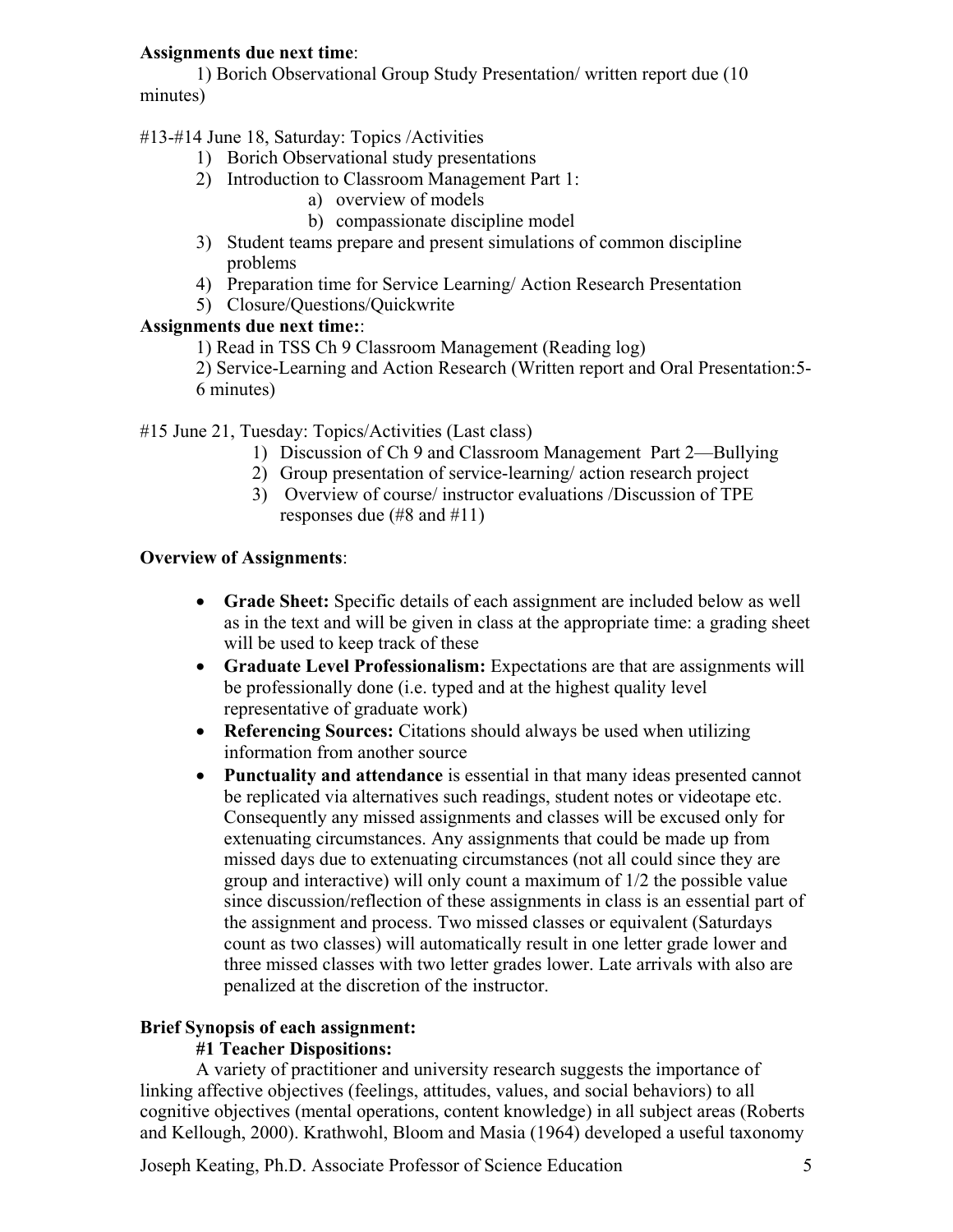for teachers to use in defining and implementing affective objectives. These student behaviors are hierarchical from least internalized to most internalized: 1) receiving; 2) responding; 3) valuing; 4) organizing; 5) internalizing and acting. There is a correlation between students' academic success and the degree to which teachers incorporate these affective objectives (Roberts and Kellough, 2000; Baldwin, Keating and Bachman, 2003).

In order for teachers to facilitate and integrate these affective expectations into their own teaching, it is essential that they demonstrate corresponding personal attributes (characteristics, qualities) in their own learning. In light of this, it is critical for preservice teachers to be given an overall dispositional model (a range of these personal attributes) that can be used by them, as future teachers, and that illustrates the importance of and encourages the practice of these attributes. This dispositional model generally reflects the high expectations of quality teaching such as enthusiasm, positive attitudes, positive interactions and supportive interpersonal relationships within the teaching environment. In summary, there is a general consensus within the educational community that these attributes are considered highly desirable professional qualities in teachers (with an obvious range of individual manifestations) that will assist in promoting successful teaching and learning outcomes (Stone, 2002; McEwan, 2002; Dewey, **1910).** 

#### **Scoring Criteria**

Each of these seven attributes will be scored on a 4-point rubric and then averaged (to be 10% of the course grade). Demonstrated improvement for an individual in any area will be used as a strong consideration in the scoring of these attributes. Peer input and intermediate conferences will assist in formative assessments.

4 = **Exceeds expectations:** Student has demonstrated an especially high level of functioning with respect to this attribute (no sub par examples)

3 = **Meets expectations:** Student has demonstrated an acceptable level of functioning with

respect to this attribute (some qualities may be high while others are more limited; while there is room for continued growth, this student is generally solid; no concerns exist)

2 = **Below expectations**: Student has demonstrated inconsistent levels of functioning with

respect to this attribute; the student is on his/her way to meeting expectations, but needs time or a conscientious focus on this attribute in order to do so (numerous limitations or examples noted)

1 = **Well below expectations**: Student has demonstrated a low level of functioning with respect to this attribute (serious overall limitations noted in this area)

#### **Generally Accepted Attributes of Highly Effective Teachers (as seen in pre-service programs)**

(Roberts and Kellough, 2000; Stone, 2002; McEwan, 2002; Baldwin, Keating and Bachman, 2003; Johnson and Johnson, 1994; COE Mission Statement, 1997)

The following will be used as a guideline to assess the level of attainment (and progress) in demonstrating these attributes.

1) **General classroom attendance, promptness, and participation:** is on time, respects time boundaries (breaks, etc.), regularly attends class, and actively participates.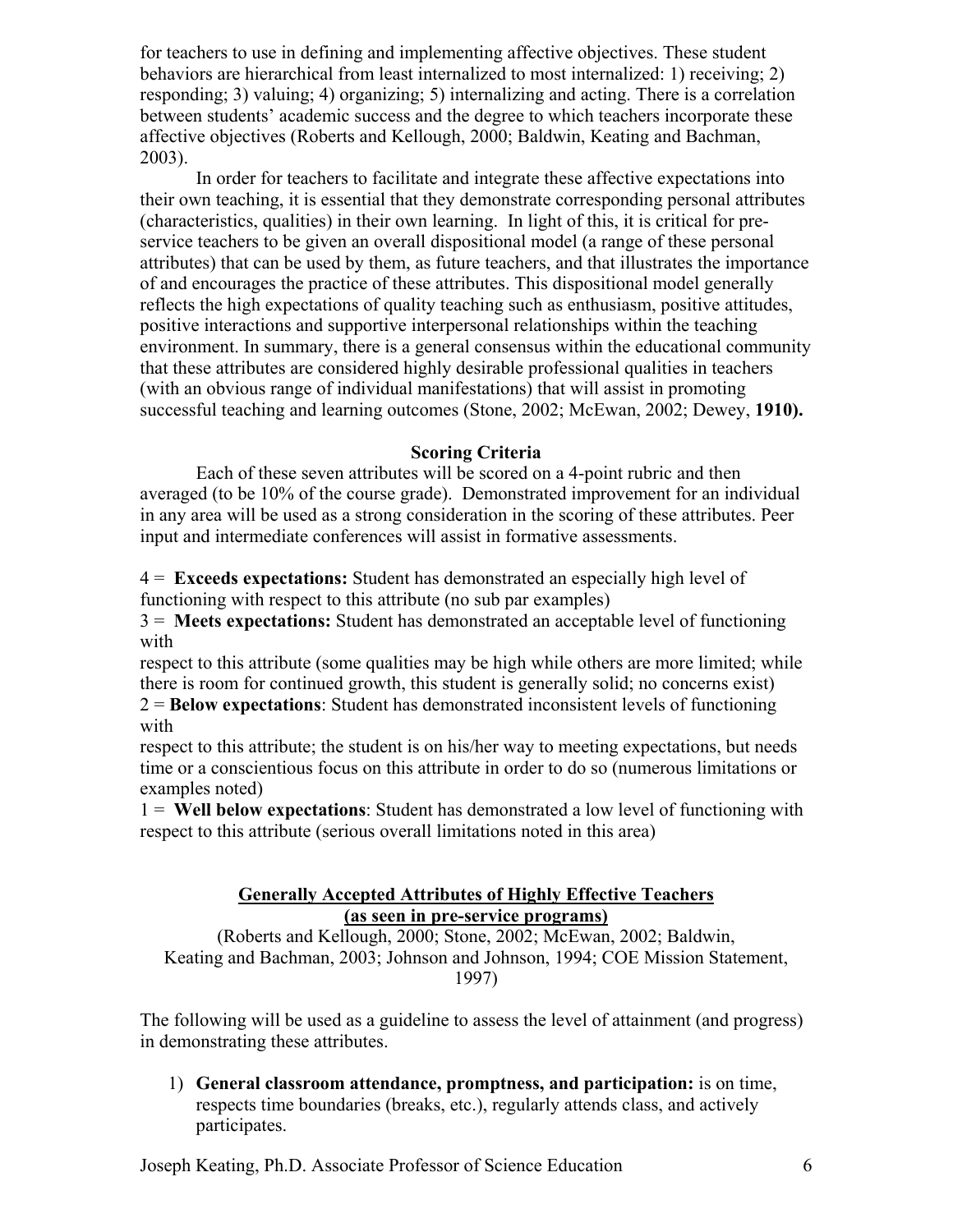- 2) **Attention to classroom discussion protocols** (per Epstein's Five Stage Rocket)**:** respects time limitations, recognizes and respects the perspectives of fellow classmates, gives wait time, listens actively, uses non-interruptive skills, mediates disagreements by working to understand others' perspectives and finding common ground, genuinely encourages all to participate.
- 3) **Social and cooperative skills (as illustrated in cooperative projects)**: assumes responsibility of one's roles, is open to consensus and mediation, effectively communicates ideas, attends group meetings, is dependable, respects others' ideas, expects quality work from self and colleagues, manages time effectively, uses organizational skills and leadership skills, is assertive but not aggressive, uses reflection as a means of evaluation, motivates and offers positive reinforcement to others.
- 4) **Attention to assignments:** meets time deadlines, produces quality products, responds cooperatively to constructive criticism, uses rubrics or other stipulated criteria to shape an assignment, prioritizes tasks and performs/supervises several tasks at once.
- 5) **General classroom demeanor:** is professional, creative, kind, sensitive, respectful, has a sense of humor, is supportive of fellow classmates and instructors; recognizes others' perspectives as valid and works to include all "voices" in the classroom; is aware of and responsive to issues and behaviors that might marginalize colleagues in the classroom.
- 6) **Flexibility:** is responsive when reasonable adjustments to the syllabus, curriculum, schedule, and school site assignments become necessary (common to the educational arena); can work through frustrations by problem-solving with others and not letting emotional responses dominate or impair thinking; "bounces" back easily; can work calmly under stress.
- 7) **Openness to and enthusiasm for learning:** can engage with a variety of educational ideas with an open mind and a sense of exploration; demonstrates passion for and metacognition of learning across the curriculum and within discipline areas; takes advantage of learning opportunities and seeks out additional opportunities for learning.

**#2 Problem Solving (Competitive/Non-competitive Model):** the value of problem solving is demonstrated and discussed through two open ended problems completed in class: Gum Drop Towers and Superlinks. These will model the competitive-noncompetitive model that can be effectively applied to a high school classroom. In addition, this will be linked to a later reading assignment (In TSS, Keating, Baldwin and Bachman on Inquiry Bases learning), which will ask the student teams to design their own example of a problem solving assignment within discipline. Description details will be provided in class.

**#3 Cooperative Learning Simulation Games:** Three classroom simulation games will be demonstrated and completed in class that will assist in developing those skills and protocols essential to working effectively in a cooperative team both as a participant during this program and with one's own students. These are called: Epstein's Five Stage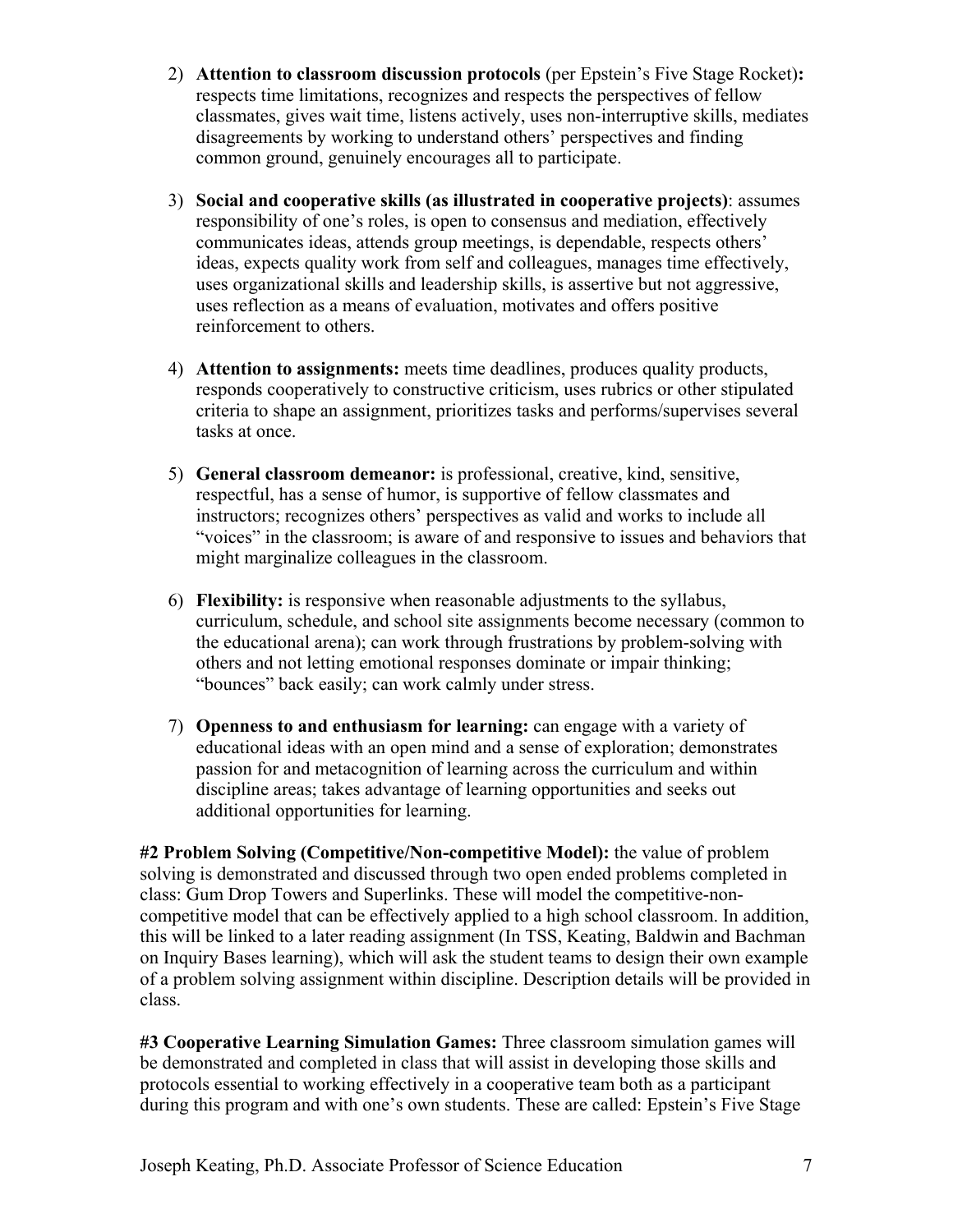Rocket, Verbal –Non-Verbal Communication and Leader of the Pack. Description details will be provided in class.

**#4 School Ethnographic Study Presentation:** Students will select a school site and as a team design a plan to visit the site in order to collect data and information from a variety of sources that might include: interviews, observations, documents, surveys, video/still photography etc. Using this information they will present a cohesive ethnographic overview of that school site for other members of the class. This presentation (both written and oral) has the multiple purpose of: jigsawing information about areas schools and introducing the student to the process and value of ethnographic and (or) action research. Other assignments will build on this foundation of the teacher as researcher model including the Borich Observational Study and the Action Research curriculum design as part of the Service-learning project. Description details will be provided in class.

**#5 Reflective Reading Logs and (or) Prompts:** Students will reflect on a variety of reading assignments and respond with either a written reading log (description details provided in class) or as a response to a prompt associated with that reading (description details provided in class). Rubrics will be used to evaluate student responses to the reading logs and a variety of assessment techniques will be applied to the prompts-- besides providing a way to evaluate your work this will model evaluative techniques that can be applied to your own students readings/writings.

#6 **Service Learning/Action Research Project oral presentation and written report**: In teams or as individuals, students will explore the feasibility of integrating community service-learning to a particular school site. A variety of resources such as Maryland Best Practices in Service-Learning will be used as a basis to understand how service-learning is effectively implemented in high schools. This assignment also includes exploration and investigation of (any) existing school programs as well as availability of community resources (parents, businesses and individuals) that might assist in implementing or upgrading service-learning as part of the regular school curriculum. The final outcome of this assignment will be a group or individual oral presentation and written report that includes a curriculum plan for effectively implementing three critical aspects service learning (curriculum connections, career exploration and service to the community). It also includes an effective, objective mechanism that would evaluate it ( action research proposal) that was introduced in Assignment #4 Ethnographic Study. Description details will be provided in class.

**#7 Attendance/Participation:** see Teacher dispositions and attendance expectations: note penalties for excessive absences or tardies.

#8 **Borich Observational Research Study Assignment:** This assignment builds on skills and knowledge in the area of teacher-research (action research) applied and integrated in the School Ethnographic Study (#4) and Service-learning/Action Research Project( $#6$ ). In this assignment the student will have the opportunity to practice a variety of observation/data collecting techniques as discussed in the Borich reading assignments. You will work in common subject areas to focus on one lense to gather, analyze and synthesize data gained from a minimum of three classroom observations and present their findings in both an oral and written format. Each the teams will present findings from five of the eight lenses discussed in Borich (in EDSS 531 the other three will be explored). Description details will be provided in class.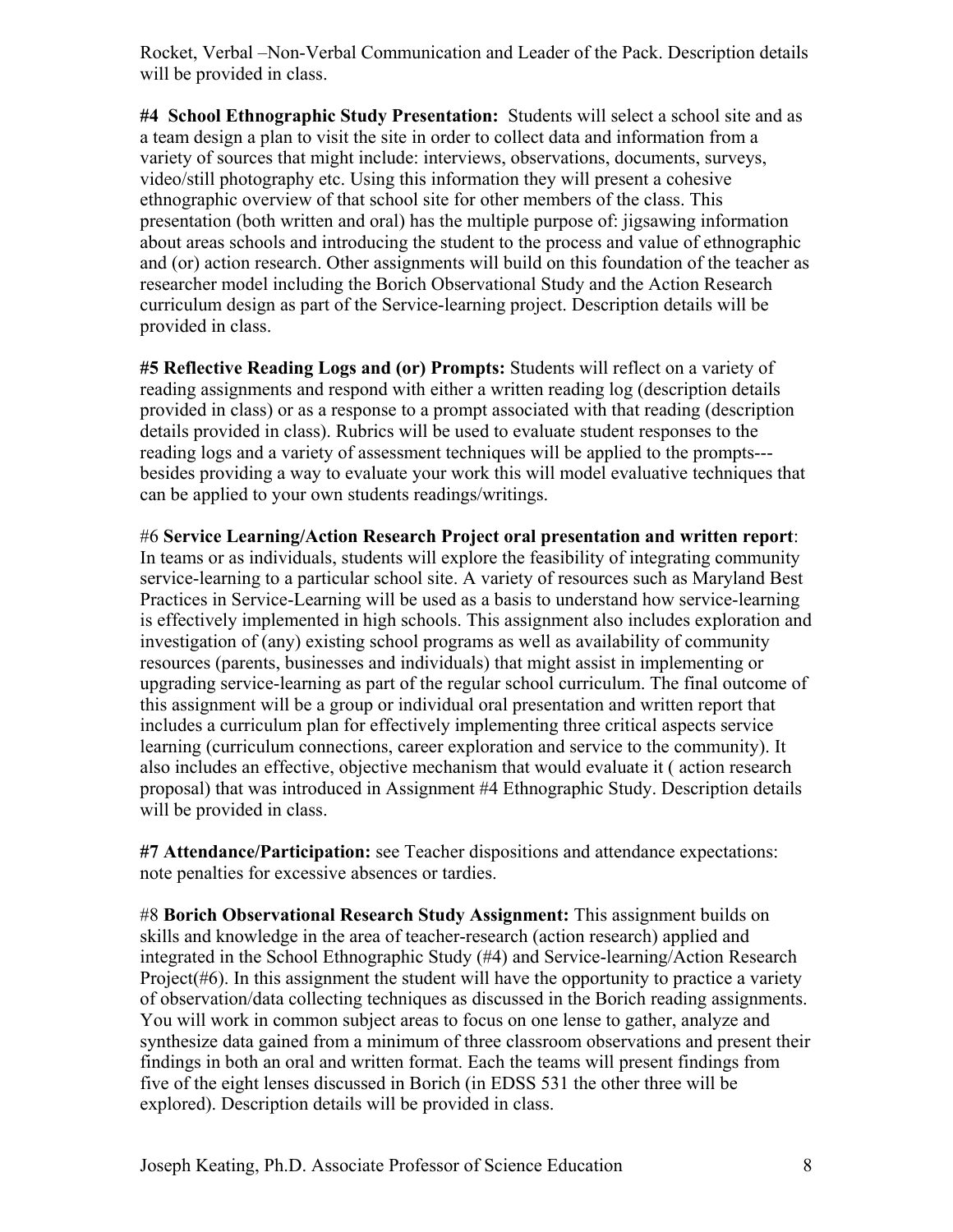#9 **Jigsaw on text by Daniels et al: "Rethinking High Schools (Best Practices)"**: This assignment models the Jigsaw 2 model per Slavin (1995). Students will read introduction and final overview chapter plus assigned one. They will meet with others that have read these (expert group) and make a short oral presentation to the whole class (main group) in order to "teach" and evaluate the understanding of the concepts found in the assigned chapter. The purpose of this assignment is to: 1) model Jigsaw 1 and 2; 2) demonstrate/ mode a method of making students responsible for learning and teaching concepts to fellow classmates; 3) overviewing large amounts of information in a relatively short time frame.

**#10 Quickwrites:** An effective authentic evaluation method for the teacher and the student to determine what has and what has not been learned. At the conclusion of some classes students will be asked to write a brief overview of: 1) what they learned in class that day; 2) what questions they need answered; 3) general comments (mechanism to thank teacher or ask for assistance). The instructor can use the student responses to this Quickwrite as a basis to review the last class, answer common questions (in class) or specific questions to the individual student (on the paper).

### **#11 Reflections on TPE #8 and #11 in Taskstream (Final Culminating assessment)**

Students will respond to the teacher performance expectations of Learning About students and Social Environment by citing examples of experiences and reflections on those experiences that were provided in this course. Models and examples will be provided to guide the student in this culminating process.

**#12 Directorships: (optional extra credit)** Students will select classroom specific roles/responsibilities, assuming the leadership for the year in assisting all members of the cohort in some educational or social function. Specific details and available directorships will be discussed in class. This assignment has multiple purposes all readily transferable to the high school classroom setting that include teaching responsibility, leadership and social accountability. It is directly linked to the teacher dispositional assignment (# 1).

### **Point Values of Assignments (see also grade sheet)**

- **1)** Teacher Dispositional Skills (Instructor, Student and Peer input) (7 pts.)
- **2)** Problem Solving: (Gum Drop Towers and Superlinks) (10 pts.)
- **3)** Cooperative Learning Simulation Games (three) (10 pts)
- 4) School Ethnographic Study Group Presentation (10 pts.)
- 5) Reflective Reading Logs and Prompts (Journals) (15 pts.)
- 6) Service Learning/Action Research Project oral presentation and written report (10 pts.)
- 7) Attendance/Participation (15 pts.)
- 8) Borich Observational Research Classroom Assignment (10 pts.)
- 9) Jigsaw on "Rethinking High Schools (Best Practices)" (5 pts.)
- 10) Quickwrites (5pts.)
- 11) Problem Solving Team Lesson Presentation (3pts)
- 12) TPE Responses in Taskstream (5pts)
- 13) Directorship (extra credit 5 pts.)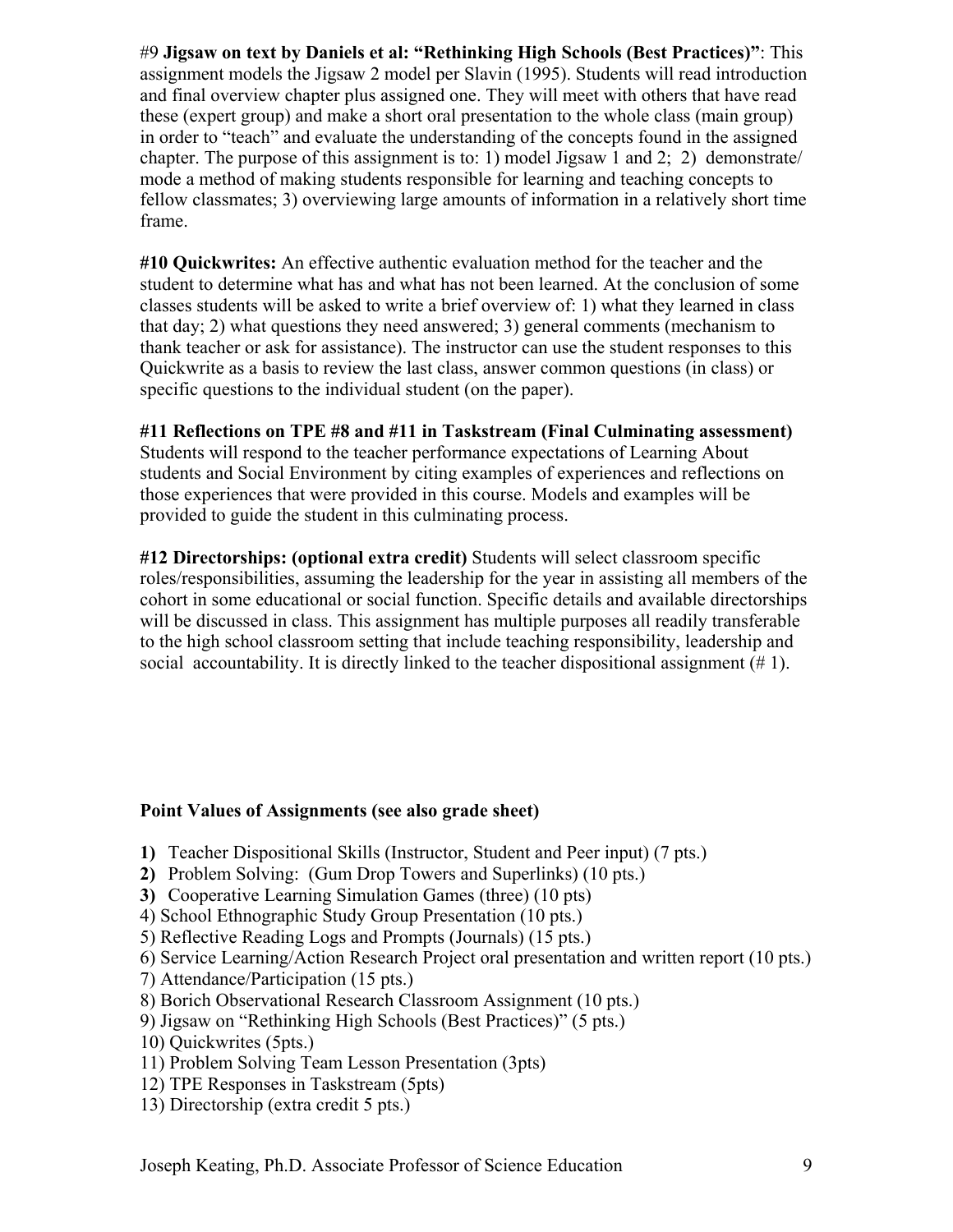### Total =  $105$  pts. Possible

Grading Scale: students must maintain a B average in the credential program and obtain a grade of no lower than C+ in any individual course in order to receive credit for that course. Note attendance policy: excessive absences (non-extenuating circumstances) will result in the following grade reductions:  $(2 = one$  grade lower;  $3 = two$  grades lower; more than 3= non passage of course)

 $A = 90-100 (97-100 A+)$  $B = 80-89(87-89 B+$  $C = 70-79(77-79 C+)$  $D = 60-69$  $F = < 60$ 

> **Assignment Grade Sheet**

#### **Name of Student**

**Course Number and Title** Sch. of 21st

|                                                             | Century            |       |                 |                 |
|-------------------------------------------------------------|--------------------|-------|-----------------|-----------------|
| Assignment                                                  | <b>Point Value</b> | Grade | <b>Due Date</b> | <b>Initials</b> |
| #9 Jigsaw of Rethinking HS                                  | 5                  |       |                 |                 |
| #2 Problem Solving                                          | $Total=13$         |       |                 |                 |
| Gum Drop Towers                                             | 5                  |       |                 |                 |
| Group PS Lesson Presentation                                | $\overline{3}$     |       |                 |                 |
| Superlinks                                                  | 5                  |       |                 |                 |
| #3 Cooperative Learning Sim.                                | total(10)          |       |                 |                 |
| Verbal/Non-verbal                                           | 4                  |       |                 |                 |
| <b>Epstein's Five Stage</b>                                 | $\overline{4}$     |       |                 |                 |
| Leader of the pack                                          | $\overline{c}$     |       |                 |                 |
| <b>#8 Observation Studies (Borich)</b>                      | total(10)          |       |                 |                 |
| Chapter1                                                    | 1                  |       |                 |                 |
| Chapter2                                                    | 1                  |       |                 |                 |
| Chapter 3                                                   | 1                  |       |                 |                 |
| Chapter 4                                                   | 1                  |       |                 |                 |
| Observation Studies Project (Borich)                        | 6                  |       |                 |                 |
| #1Teacher Dispositional Skills                              | 7                  |       |                 |                 |
| #5 reflective reading logs and<br>prompts (P = prompt only) |                    |       |                 |                 |
| <b>Total Points/Grade</b>                                   | 20                 |       |                 |                 |
|                                                             |                    |       |                 |                 |
| Rethinking HS (Daniels)                                     | $\overline{c}$     |       |                 |                 |
|                                                             | $\overline{2}$     |       |                 |                 |
|                                                             | $\overline{2}$     |       |                 |                 |
|                                                             | $\overline{c}$     |       |                 |                 |